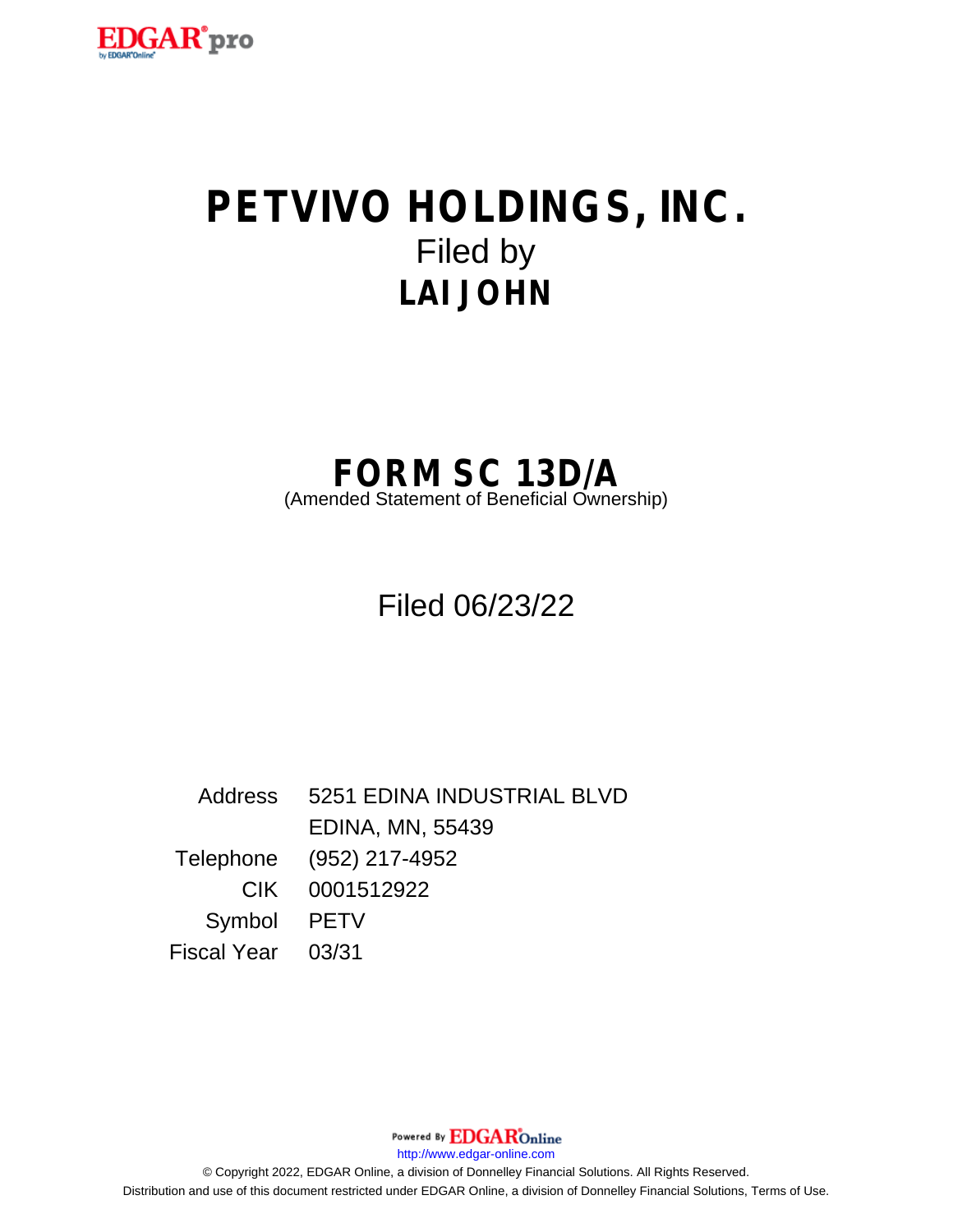## **UNITED STATES SECURITIES AND EXCHANGE COMMISSION**

Washington, D.C. 20549

### **SCHEDULE 13D**

Under the Securities Exchange Act of 1934 (Amendment No. 1)\*

### PETVIVO HOLDINGS, INC.

(Name of Issuer)

Common Stock, \$0.001 par value (Title of Class of Securities)

716817200

(CUSIP Number)

John Lai

c/o PetVivo Holdings, Inc. 5251 Edina Industrial Blvd. Edina, Minnesota 55439  $(952)$  405-6216

(Name, Address and Telephone Number of Person Authorized to Receive Notices and Communications)

March 11, 2014

(Date of Event which Requires Filing of this Statement)

If the filing person has previously filed a statement on Schedule 13G to report the acquisition that is the subject of this Schedule 13D, and is filing this schedule because of Rule 13d-1(e), 13d-1(f) or 13d-1(g), check the following box.  $\Box$ 

Note: Schedules filed in paper format shall include a signed original and five copies of the schedule, including all exhibits. See Rule 13d-7 for other parties to whom copies are to be sent.

\*The remainder of this cover page shall be filled out for a reporting person's initial filing on this form with respect to the subject class of securities, and for any subsequent amendment containing information which would alter disclosures provided in a prior cover page.

The information required on the remainder of this cover page shall not be deemed to be "filed" for the purpose of Section 18 of the Securities Exchange Act of 1934 ("Act") or otherwise subject to the liabilities of that section of the Act but shall be subject to all other provisions of the Act (however, see the Notes).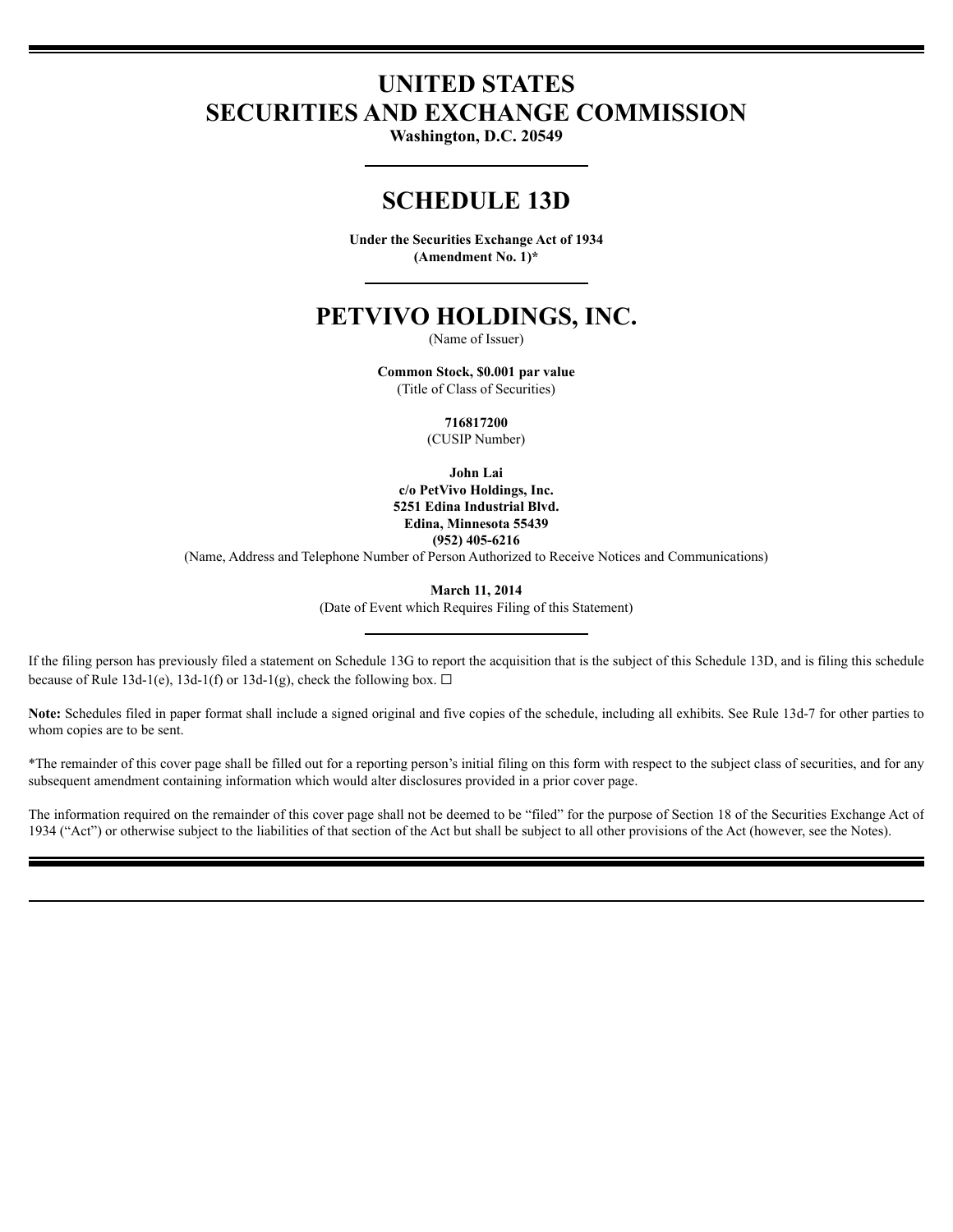| $\vert$ 1                                                                                                           | <b>NAME OF REPORTING PERSON</b>                                                                               |                  |                                                                                |            |
|---------------------------------------------------------------------------------------------------------------------|---------------------------------------------------------------------------------------------------------------|------------------|--------------------------------------------------------------------------------|------------|
|                                                                                                                     | John Lai                                                                                                      |                  |                                                                                |            |
| $\overline{2}$                                                                                                      |                                                                                                               |                  | CHECK THE APPROPRIATE BOX IF A MEMBER OF A GROUP                               | (a)<br>(b) |
| $\mathbf{3}$                                                                                                        | <b>SEC USE ONLY</b>                                                                                           |                  |                                                                                |            |
| $\overline{\mathbf{4}}$                                                                                             | SOURCE OF FUNDS<br>$\bf{00}$                                                                                  |                  |                                                                                |            |
| $\sqrt{5}$                                                                                                          | CHECK BOX IF DISCLOSURE OF LEGAL PROCEEDINGS IS REQUIRED PURSUANT TO ITEMS 2(d) OR 2(e) $\Box$                |                  |                                                                                |            |
| 6                                                                                                                   | CITIZENSHIP OR PLACE OF ORGANIZATION<br>Minnesota                                                             |                  |                                                                                |            |
| <b>NUMBER OF</b><br><b>SHARES</b><br><b>BENEFICIALLY</b><br><b>OWNED BY EACH</b><br><b>REPORTING</b><br>PERSON WITH |                                                                                                               | 7                | <b>SOLE VOTING POWER</b><br>As of June 22, 2022: 1,084,807 <sup>(1)</sup>      |            |
|                                                                                                                     |                                                                                                               | 8                | <b>SHARED VOTING POWER</b><br>$\bf{0}$                                         |            |
|                                                                                                                     |                                                                                                               | $\boldsymbol{9}$ | <b>SOLE DISPOSITIVE POWER</b><br>As of June 22, 2022: 1,084,807 <sup>(1)</sup> |            |
|                                                                                                                     |                                                                                                               | 10               | SHARED DISPOSITIVE POWER<br>$\bf{0}$                                           |            |
| 11                                                                                                                  | AGGREGATE AMOUNT BENEFICIALLY OWNED BY EACH REPORTING PERSON<br>As of June 22, 2022: 1,084,807 <sup>(1)</sup> |                  |                                                                                |            |
| 12                                                                                                                  | CHECK BOX IF THE AGGREGATE AMOUNT IN ROW (11) EXCLUDES CERTAIN SHARES $\square$                               |                  |                                                                                |            |
| 13                                                                                                                  | PERCENT OF CLASS REPRESENTED BY AMOUNT IN ROW (11)<br>10.86%                                                  |                  |                                                                                |            |
| 14                                                                                                                  | TYPE OF REPORTING PERSON<br>$\mathbf{IN}$                                                                     |                  |                                                                                |            |

(1) Includes 957,992 shares of Common Stock held directly by Mr. Lai and 126,815 shares of Common Stock that are issuable upon the exercise of warrants held by Mr. Lai, which are exercisable within 60 days of such date.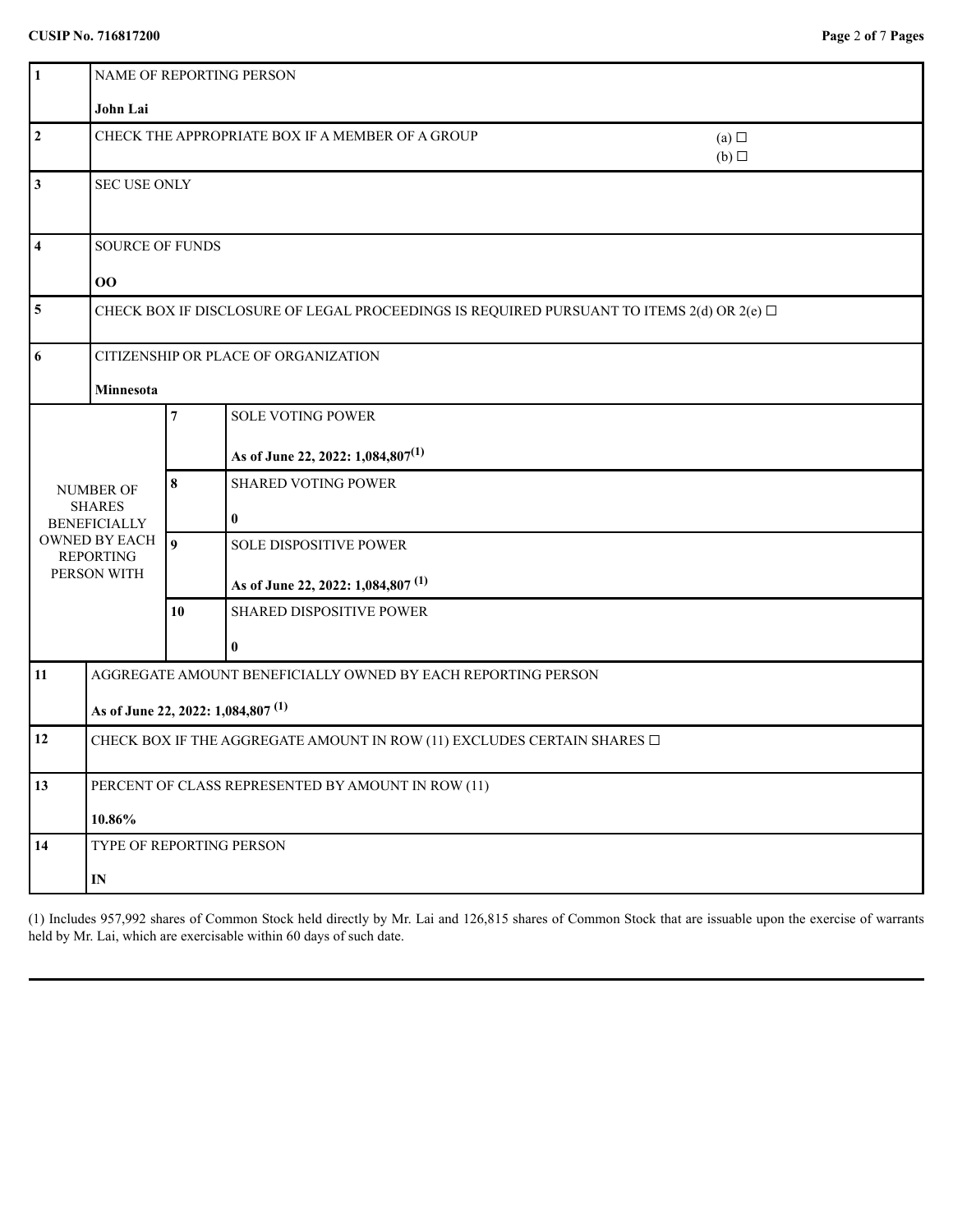#### **ITEM 1. SECURITY AND ISSUER**

This Amendment No. 1 to Schedule 13D is filed on behalf of John Lai ("Mr. Lai" or the "Reporting Person"), relating to the common stock, \$0.01 par value per share (the "Common Stock"), of PetVivo Holdings, Inc. ("PetVivo" or the "Company").

#### **ITEM 2. IDENTITY AND BACKGROUND**

- (a) This statement is being filed by Mr. Lai.
- (b) The business address of the Mr. Lai is 5251 Edina Industrial Blvd., Edina, Minnesota 55439.
- (c) Mr. Lai is the Company's Chief Executive Officer.
- (d) During the last five years, Mr. Lai has not been convicted in any criminal proceedings.
- (e) During the last five years, Mr. Lai has not been a party to a civil proceeding of any judicial or administrative body of competent jurisdiction as a result of which such person was or is subject to a judgment, decree or final order enjoining future violations of, or prohibiting or mandating activities subject to, federal or state securities laws or finding of any violation with respect to such laws.
- (f) Mr. Lai is a resident of the United States of America.

#### **ITEM 3. SOURCE AND AMOUNT OF FUNDS OR OTHER CONSIDERATION**

On March 11, 2014, the Board of Directors of the Company (then known as Technologies Scan Corp.) authorized the execution of a securities exchange agreement (the "Securities Exchange Agreement") with PetVivo Inc., a Minnesota corporation which was co-founded by Mr. Lai. On March 11, 2014, Mr. Lai reported ownership of 1,771,769,313 shares of common stock of the Company on a Form 3 filed with the SEC on March 28, 2014.

On April 1, 2014, the Company changed its name to "PetVivo Holdings, Inc." and, pursuant to the Securities Exchange Agreement, Mr. Lai purchased 3,200,000 shares of Common Stock of the Company at a price of \$0.015 per share. This was reported on a Form 4 filed with the SEC on May 8, 2014.

On August 14, 2014, Mr. Lai purchased 4,000,000 shares of Common Stock of the Company at a price of \$0.006 per share. This was reported on a Form 4 filed with the SEC on August 15, 2014. Mr. Lai's ownership of 1,778,969,313 shares was reduced to 3,557,939 shares of Common based on a reverse stock split of 1:500 effected in August 2014.

On March 30, 2016, Mr. Lai disposed of 324,723 shares of common stock at a price of \$2.00 per share pursuant to an escrow release of a previous contractual agreement. This was reported on a Form 4 filed with the SEC on August 17, 2016.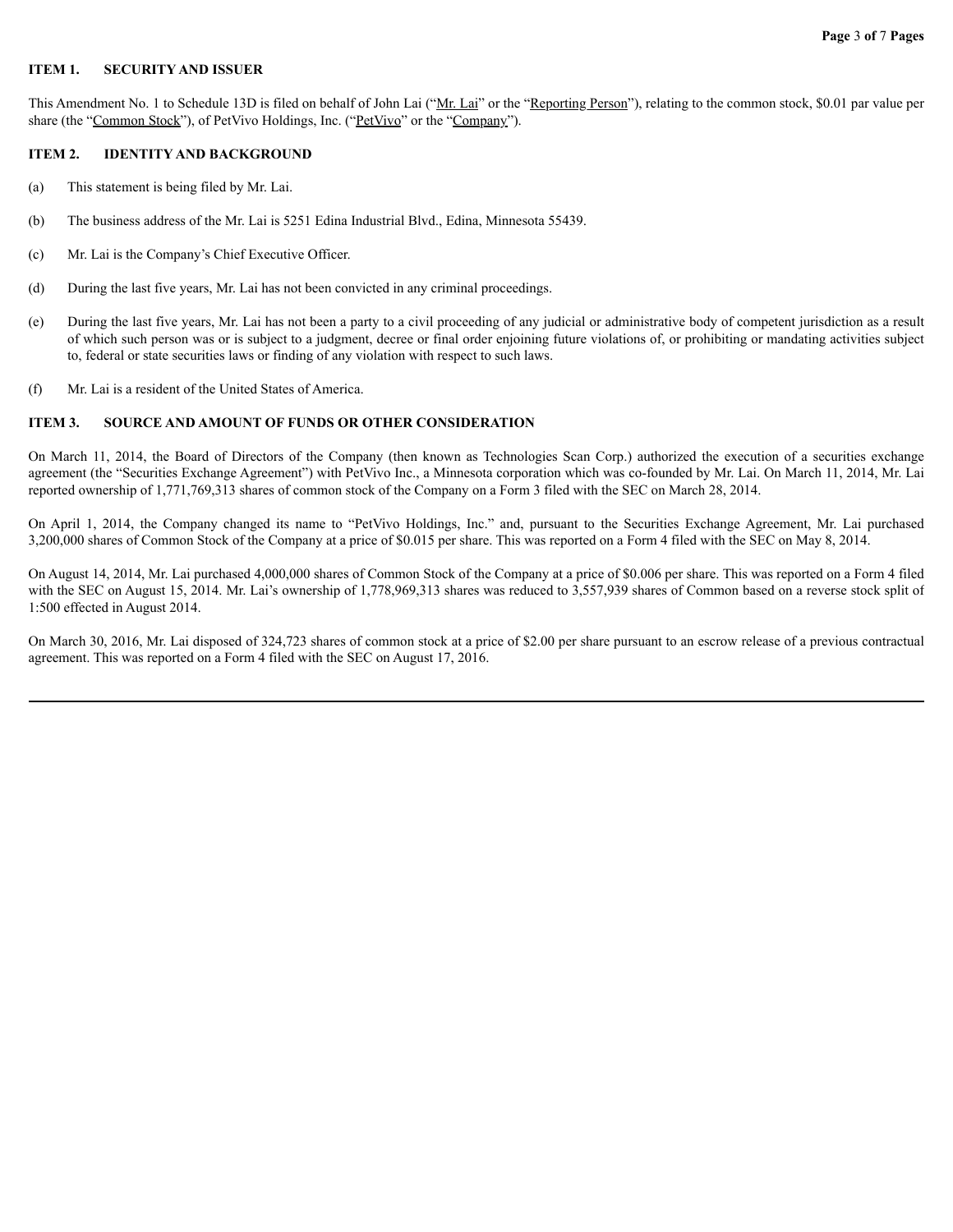On January 20, 2017 the Board of Directors of the Company (the "Board") deemed it in the best interest of the company to settle outstanding past due compensation of \$119,918 owed to Mr. Lai for \$29,979.50, that was subsequently converted into 478,662 shares of common stock at \$.063 per share. This decision was ratified on June 26, 2017 by the Board. This was reported on a Form 4 filed with the SEC on September 19, 2018.

On June 7, 2017, Mr. Lai disposed of 1,250,000 shares of Common Stock in consideration of Wesley Hayne becoming CEO of the Company on June 7, 2017. On the same date, the Company granted warrants to purchase 750,000 shares of Common Stock to Mr. Lai whereby the shares vest semi-annually over two years in 187,500 increments, whereby each tranche expires two years after its vesting date. This was reported on a Form 4 filed with the SEC on September 19, 2018.

On May 17, 2018, the Company issued 324,723 shares of Common Stock to Mr. Lai to replace an equal amount of shares given up by Mr. Lai on behalf of the Company to a third party to obtain financing. This was reported on a Form 4 filed with the SEC on September 19, 2018.

On December 5, 2018, Mr. Lai transferred 259,413 shares of Common Stock pursuant to several stock transfer agreements with several accredited investors to induce them into exercising their warrants. This was reported on a Form 4 dated November 5, 2019 and was filed with the SEC on November 5, 2019.

On December 10, 2018, the Company issued 600,000 shares of Common Stock to Mr. Lai. These shares were retained by Mr. Lai as he offered up to be earned by another individual pursuant to an escrow agreement. This was reported on a Form 4 dated November 5, 2019 and was filed with the SEC on November 5, 2019.

On June 7, 2019, Mr. Lai transferred of 175,000 shares of Common Stock to a third-party pursuant to a settlement agreement John Lai entered into in a private transaction. This was reported on a Form 4 dated November 5, 2019 and was filed with the SEC on November 5, 2019.

On September 11, 2019, the Company issued 348,000 shares of Common Stock to Mr. Lai, as settlement of \$116,000 in accrued compensation and waiver of all claims against the Company. This was reported in a Form 4 that was dated June 1, 2020 and was filed with the SEC on June 1, 2020.

On October 31, 2019, the Company granted warrants to purchase 600,000 shares of Common Stock to Mr. Lai whereby 400,000 shares vested quarterly over 3 years and 200,000 shares vest upon performance-based milestones. The warrants have an exercise price of \$0.50 per share. The warrants expire October 31, 2024. This was reported on a Form 4 dated November 5, 2019 and was filed with the SEC on November 5, 2019.

On December 31, 2019, the Company granted warrants to purchase 73,397 shares Common Stock to Mr. Lai for \$30,000 compensation payable to him, converted into warrants at a rate of \$0.47232 and grossed up 125%. The warrants have an exercise price of \$0.488 per share. The warrants expire December 31, 2024. This was reported on a Form 4 dated January 8, 2020 and was filed with the SEC on January 8, 2020.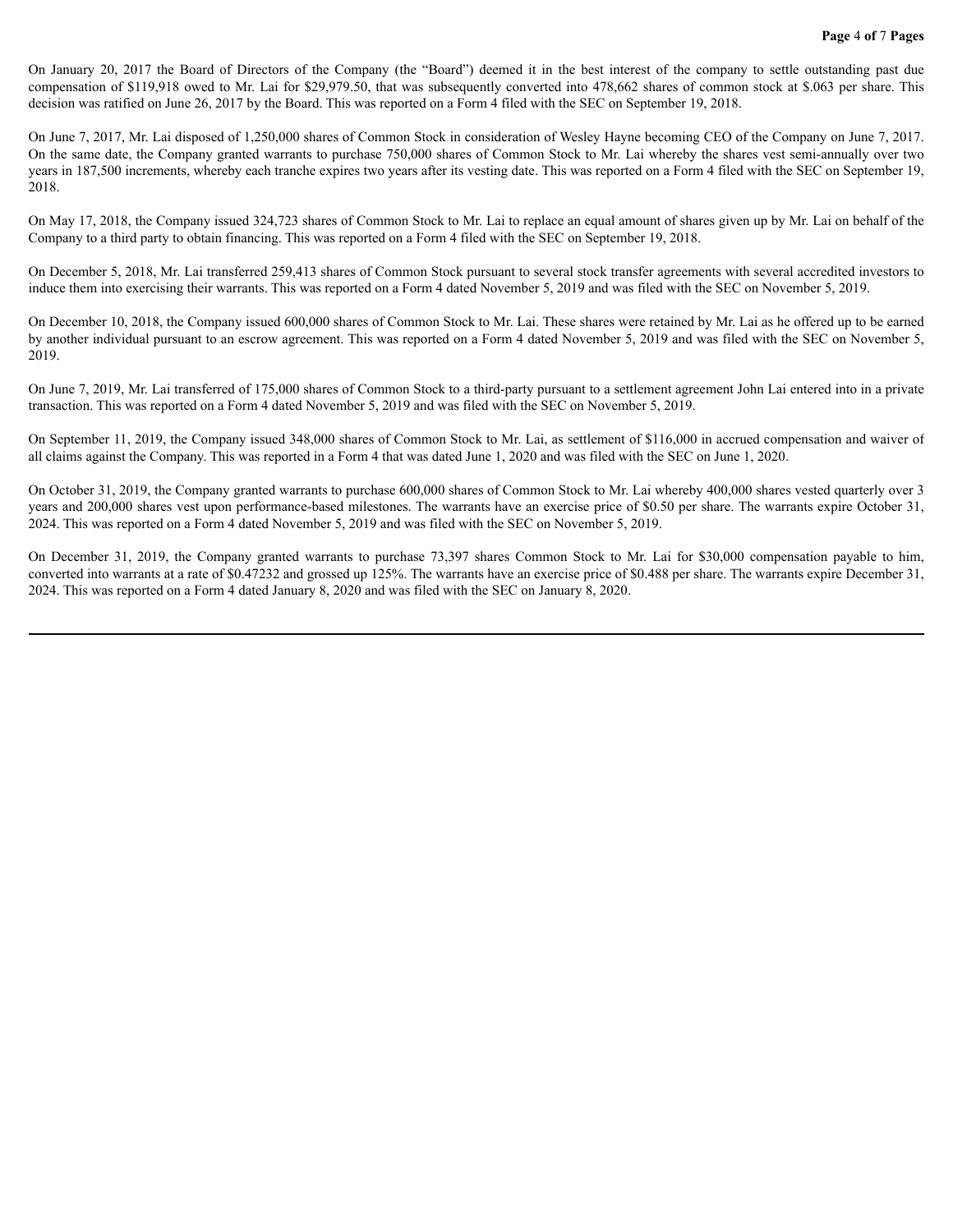On January 31, 2020, Mr. Lai converted 168,750 warrants into 61,396 shares Common Stock pursuant to the exercise of a warrant at an exercise price of \$0.33 per share, which warrants were granted to Mr. Lai for service to the Company. This was reported in a Form 4 that was dated June 1, 2020 and was filed with the SEC on June 1, 2020.

On March 31, 2020, the Company granted warrants to purchase 98,093 shares of Common Stock to Mr. Lai, for services provided to the Company. The warrants will be exercisable until March 31, 2025 at an exercise price of \$0.318 per share. This was reported on a Form 4 that was dated June 1, 2020 and was filed with the SEC on June 1, 2020.

On March 31, 2020, Mr. Lai disposed of 90,000 warrants to purchase, with an exercise price of \$0.56 per share, as the warrant expired as the conditions were not met. This was reported on a Form 4 that was dated September 10, 2020 and was filed on September 10, 2020.

On June 8, 2020, the Company granted warrants to purchase 90,000 shares of the of Common Stock to Mr. Lai, which vest upon the successful capital raise of an amount equal to or in excess of \$10,000,000 through an S-1 offering, as long as the offering is completed by October 31, 2020. The warrants will be exercisable until June 8, 2025, at an exercise price of \$0.33 per share. This was reported on a Form 4 that was dated September 10, 2020 and was filed with the SEC on September 10, 2020.

On June 30, 2020, the Company granted warrants to purchase 29,762 shares of Common Stock to Mr. Lai, for his service in an executive capacity during the quarter ending June 30, 2020. The warrants will be exercisable until June 30, 2025, at an exercise price of \$0.40 per share. This was reported on a Form 4 that was dated September 10, 2020 and was filed with the SEC on September 10, 2020.

On September 16, 2020, the Company issued 134,479 shares of Common Stock to Mr. Lai for exemplary work performed on behalf of the Company. This was reported on a Form 4 that was dated September 22, 2020 and was filed with the SEC on September 22, 2020.

On October 30, 2020, Mr. Lai converted 168,750 warrants for common stock with an exercise & conversion price of \$.33 per share into 129,387 shares of Common Stock on a cashless basis pursuant to the warrant for common stock's cashless conversion feature. This was reported on a Form 4 that was dated November 2, 2020 and was filed with the SEC on November 2, 2020.

On October 30, 2020, the Company granted warrants to purchase 168,750 shares of Common Stock to Mr. Lai, at an exercise price of \$0.3333, on a cashless basis pursuant to the cashless conversion feature. The warrants are exercisable from June 30, 2018 through October 31, 2020. This was reported on a Form 4 that was dated November 2, 2020 and was filed with the SEC on November 2, 2020.

On December 31, 2020, Mr. Lai converted 42,188 warrants for common stock with an exercise & conversion price of \$1.33 per share into 38,516 shares of Common Stock on a cashless basis pursuant to the warrant for common stock's cashless conversion feature. This was reported in a Form 4 that was dated January 4, 2021 and was filed with the SEC on January 4, 2021.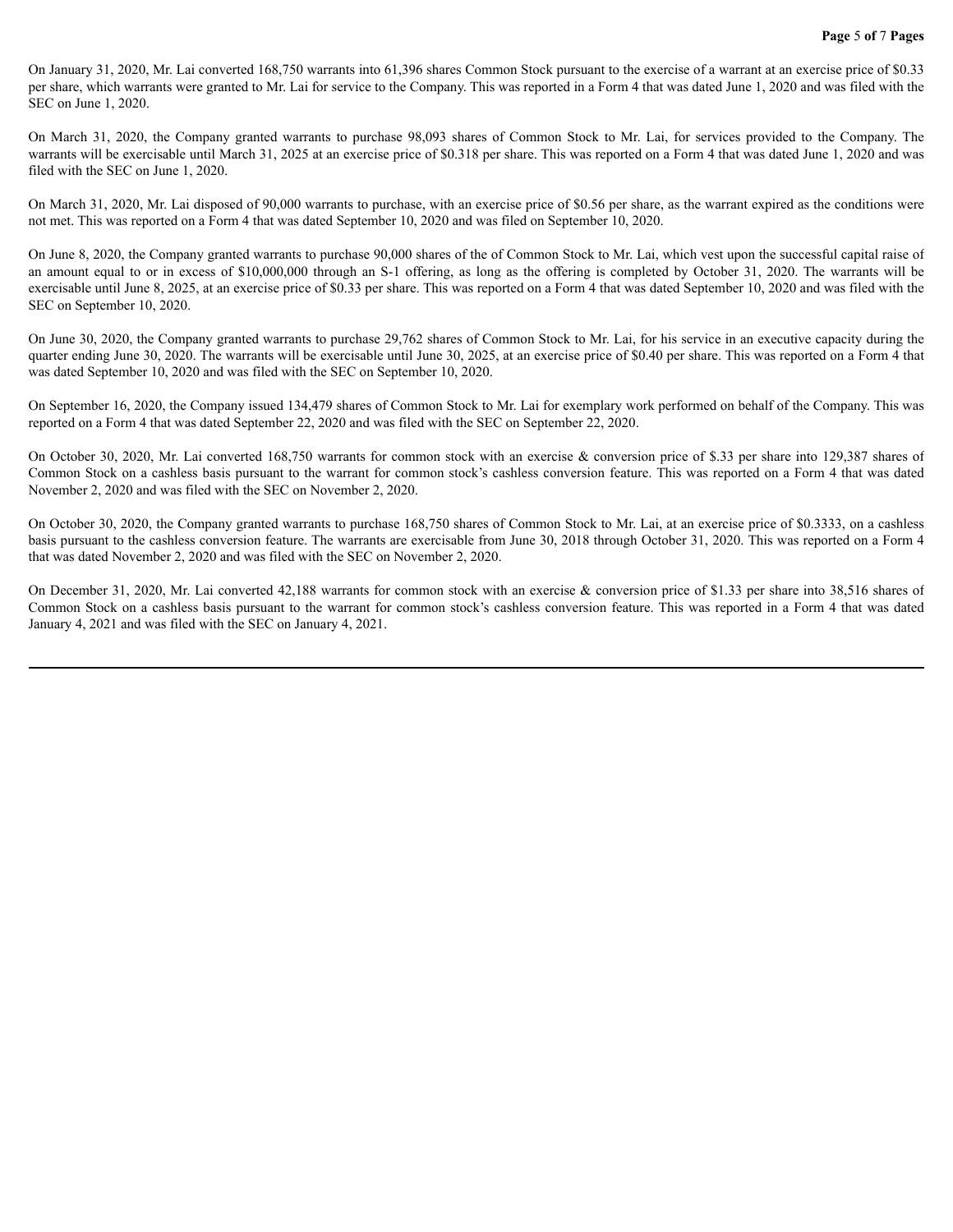On May 26, 2021, Mr. Lai converted 42,188 warrants for common stock with an exercise & conversion price of \$1.33 per share into 36,915 shares of Common Stock on a cashless basis pursuant to the warrant for common stock's cashless conversion feature. This was reported in a Form 4 that was dated May 28, 2021 and was filed with the SEC on May 28, 2021.

On September 9, 2021, the Company issued 150,000 shares of Common Stock to Mr. Lai, pursuant to a grant of restricted stock units, which will vest in three installments, with 1/3 vesting on March 31, 2022, 1/3 vesting on March 31, 2023, and 1/3 vesting on March 31, 2024. This was reported on a Form 4 that was filed with the SEC on September 10, 2021.

#### **ITEM 4. PURPOSE OF TRANSACTION**

Mr. Lai acquired the securities of the Issuer for investment purposes and in connection with his service as the Issuer's Chief Executive Officer and member of the Issuer's Board of Directors. In the future, depending on general market and economic conditions affecting the Issuer and other relevant factors, the Mr. Lai may purchase additional securities of the Issuer or dispose of some or all of the securities he currently owns from time to time in open market transactions, private transactions or otherwise.

Other than set forth above, Mr. Lai does not have any other present plans or proposals that relate to or would result in any of the matters enumerated in paragraphs (a) through (j), inclusive, of item 4 of Schedule 13D, but reserve the right, based on all relevant factors and subject to applicable law, at any time and from time to time to review or reconsider his position, change his position, take other actions (including actions that could involve one or more of the types of transactions or have one or more of the results described in paragraphs (a) through (j) of Item 4 of Schedule 13D) or formulate and implement plans or proposals with respect to any of the foregoing.

#### **ITEM 5. INTEREST IN SECURITIES OF THE ISSUER**

- (a) Mr. Lai owns beneficially owns 1,084,807shares of Common Stock of the Company, consisting of (i) 957,992 shares of Common Stock held directly by Mr. Lai and (ii) 126,815 shares of Common Stock that are issuable upon the exercise of warrants held by Mr. Lai. As of the date of this filing, the shares of Common Stock beneficially owned by Mr. Lai represents approximately 10.86% of the shares of Common Stock of the Company issued and outstanding.
- (b) Mr. Lai has sole voting and dispositive power over all Common Stock beneficially owned by him.
- (c) Except for the issuances of the Issuer's shares and the transfer of certain warrants exercisable for the Issuer's shares described above in Items 3 and 4 above, there have been no transactions effected by the Reporting Persons in the shares of Common Stock of the Issuer during the preceding 60 days.
- (d) Not applicable.
- (e) Not applicable.

#### **ITEM 6. CONTRACTS, ARRANGEMENTS, UNDERSTANDINGS OR RELATIONSHIPS WITH RESPECT TO SECURITIES OF THE ISSUER**

Except as described herein, there are no contracts, arrangements, understandings or relationships (legal or otherwise) between the Reporting Person and any person with respect to any securities of the Issuer, including but not limited to transfer or voting of any other securities, finder's fees, joint ventures, loan or option arrangements, puts or calls, guarantees of profits, divisions of profits or loss, or the giving or withholding of proxies.

#### **ITEM 7. MATERIAL TO BE FILED AS EXHIBITS**

None.